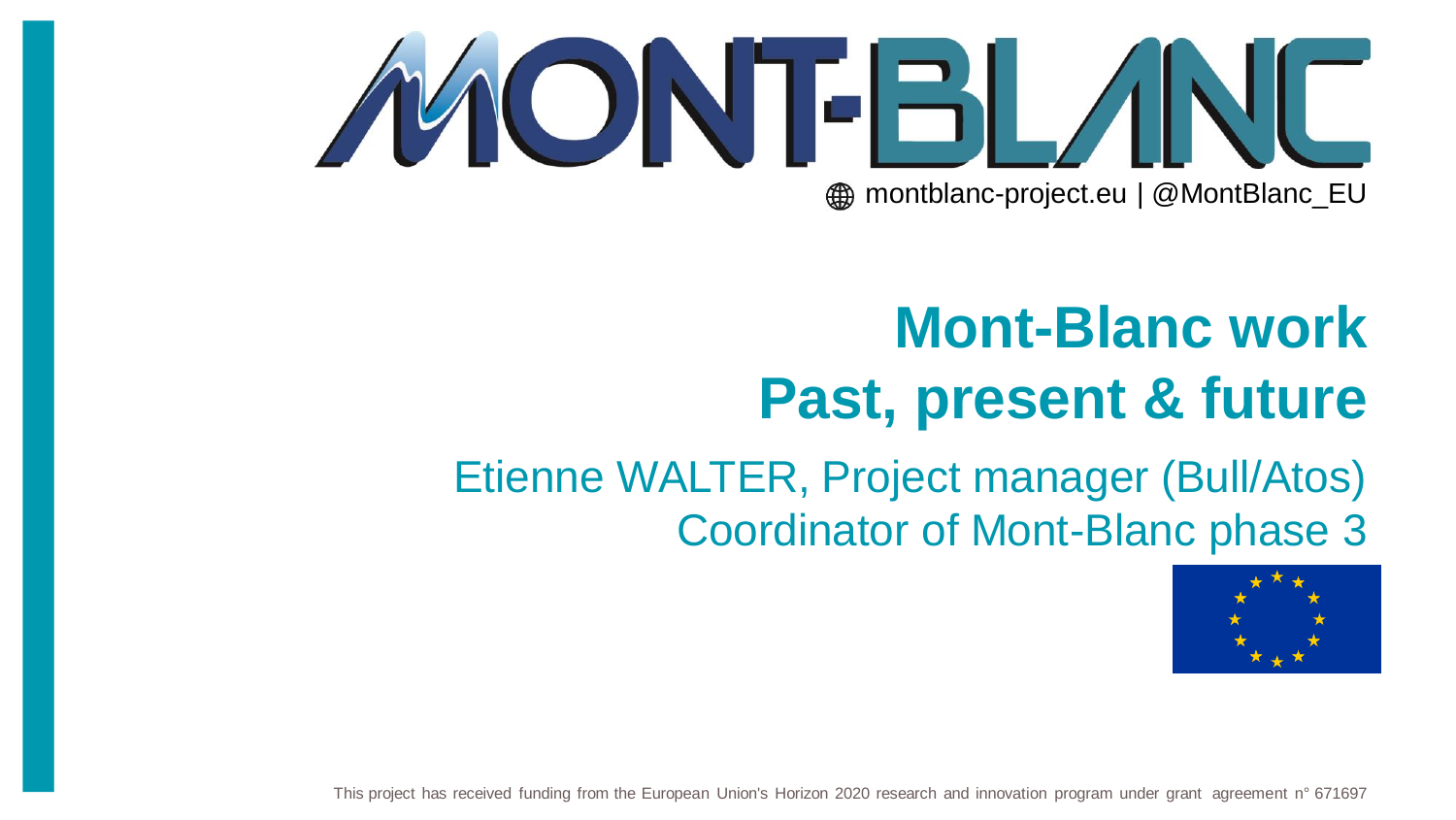**Mont-Blanc 3 key objectives**

- **Design a compute node based on ARM architecture for a preexascale system**
	- Well balanced : Memory, Interconnect, IO
	- Simulation will be used to evaluate the options on applications
- **Evaluate new high-end ARM core and accelerator, and assess different options for compute efficiency**
	- Heterogeneous cores, new option for VPU, high performance core
	- Some assessment with existing solutions will be done using applications
	- One key idea : prepare to transform applications from being latency limited to throughput limited
- **Develop the software ecosystem needed for market acceptance of ARM solutions**

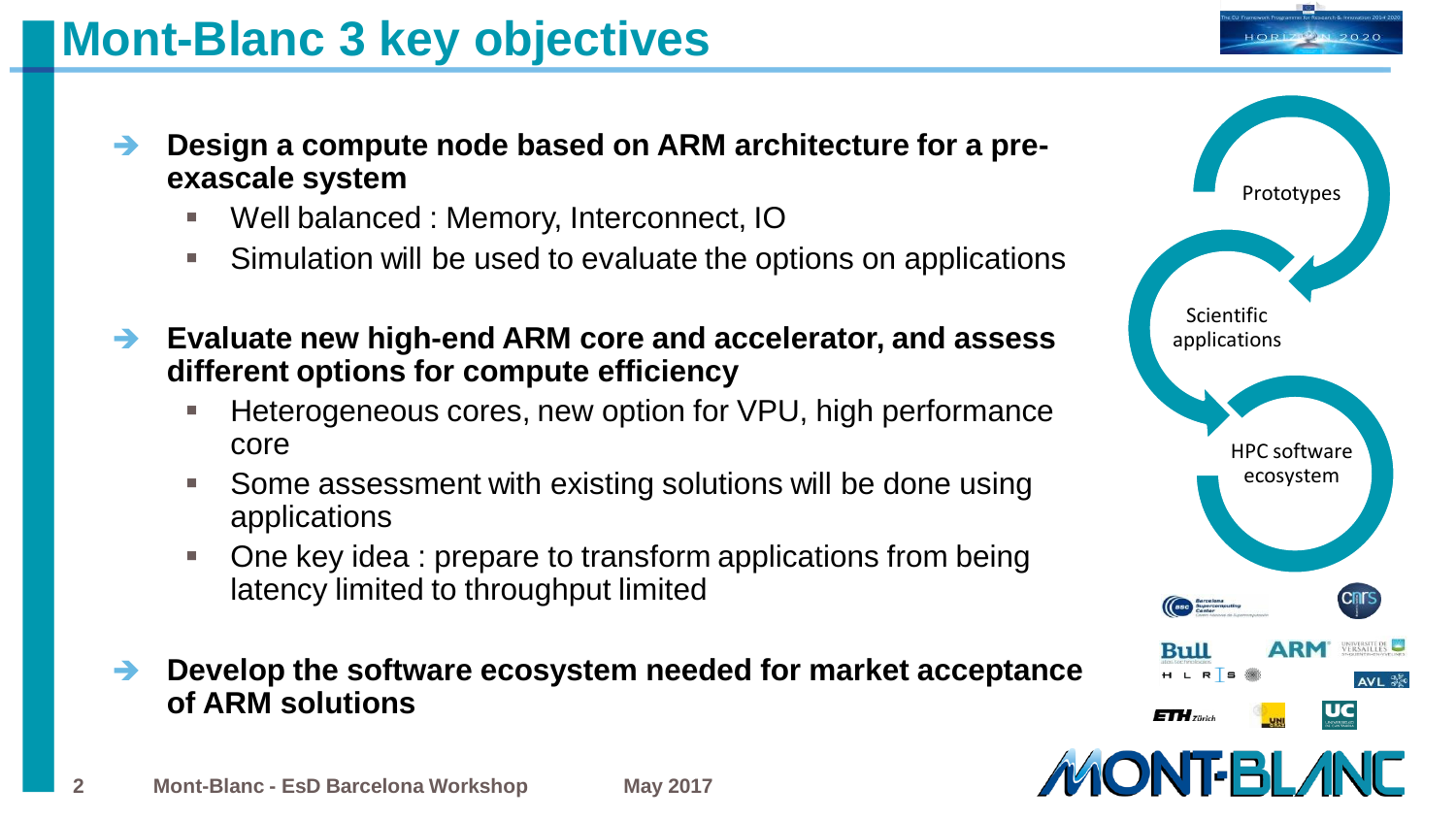### **Our vision:**

#### **One single solution cannot optimally fit the needs of all HPC apps**

- **however economical efficiency requires generic solutions**
- $\triangleright$  need for an architecture flexible enough to permit and facilitate adaptation
- **Need to allow « good independence » of HPC app from underneath hw**
	- need therefore to
		- provide programmers with the right programming paradigms
		- work hard on processor performance
		- & propose evolution path for legacy applications
	- kind of "loose coupling" model between apps & platform developments
		- $\triangleright$  SVE's vector-length agnosticism is a good example

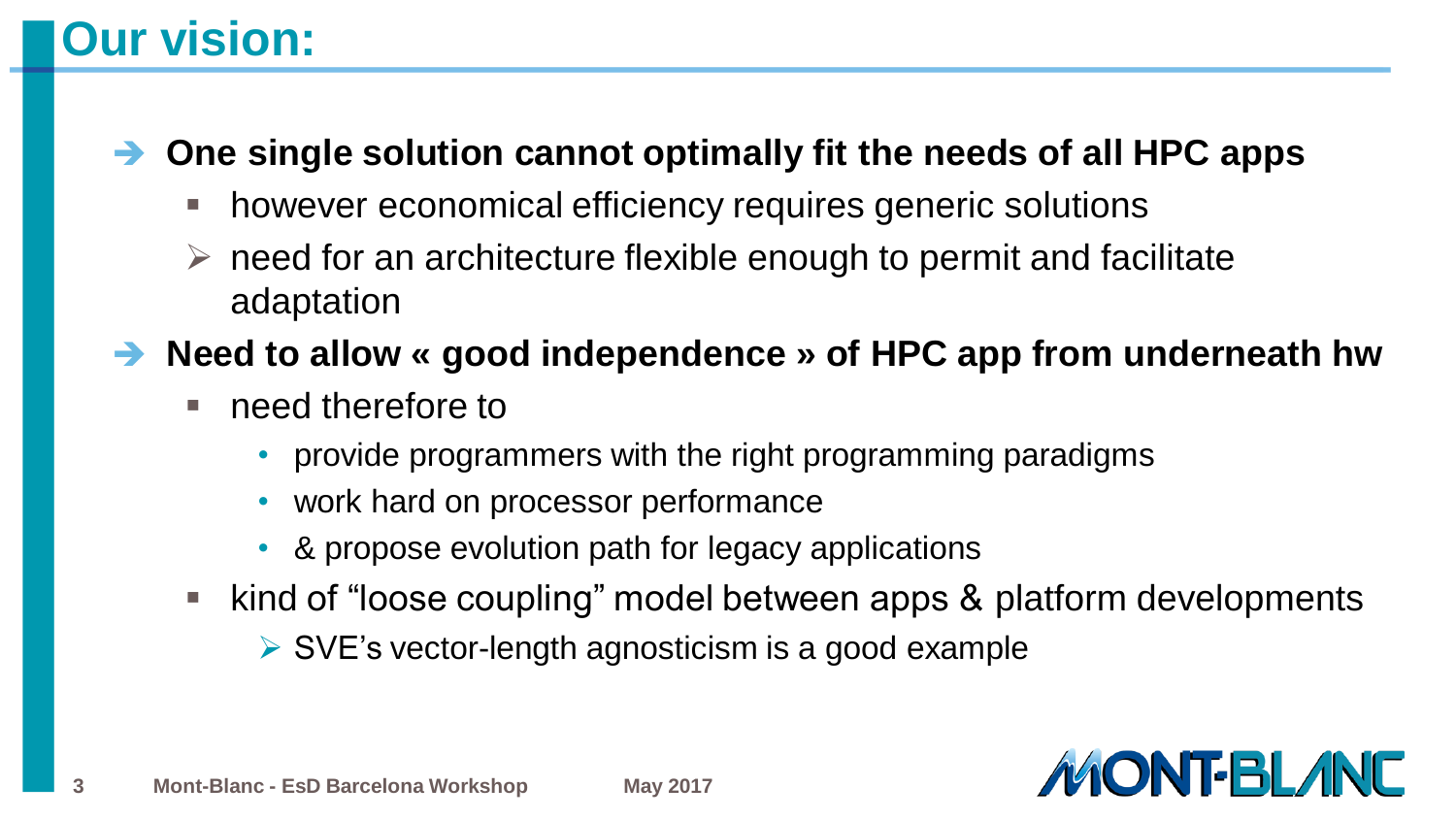### **Anticipated technologies (hw/sw/methodology)**



### $\rightarrow$  Multiscale simulation methodology



| <b>And are house that I dividend the Tarbon and</b><br>of anderstone<br><b>Ministerio di contro</b><br>Envalo<br><b>Company</b>        | <b>Partia PG Flang</b><br>Oxtevised ARM mathematics libraries.                                         |
|----------------------------------------------------------------------------------------------------------------------------------------|--------------------------------------------------------------------------------------------------------|
| <b>ACC</b><br><b>IN</b><br><b>Pullway</b><br><b>Menturiant</b>                                                                         | diama BAA/14/1                                                                                         |
| <b><i><b>Garde Daviso</b></i></b><br><b>LAM Matterhalls Silvanies</b><br><b>ALL</b><br><b>KLA</b>                                      | <b>Selectionhous</b> 4.6                                                                               |
| <b><i><u>Instrumento da </u></i></b><br><b>Extrac</b><br><b>All Even</b><br>n.                                                         | Instruments<br>"N1 / "weaklift contactorations                                                         |
| <b>Charles monitoring</b><br>511,695<br>tereta                                                                                         | <b>Darlins TimySEN</b><br>One/vs.and<br>communications tomouthful, currilling                          |
| <b>Busting Unider</b>                                                                                                                  | Transitional makers AdM.                                                                               |
| <b>Handarons</b> General<br><b>BES</b><br><b>Preser management</b><br>Lastre<br><b>DUTT</b>                                            | <b>County</b><br>Person reargamental insurancements<br>Linux kernel helenoperacus support improvements |
| <b>Inch Instead Income</b><br>Libra with<br><b>Stand</b><br>Orients.<br><b>Service</b>                                                 | and in<br><b>CARD CAY-SAFE</b><br><b>Liviano</b>                                                       |
| <b>Frankrithmen Hollands</b><br><b>CALL</b><br><b>Accessive Man</b>                                                                    | Matermanance desire and firstness                                                                      |
| <b>SEL</b><br><b>CRU</b><br>CPU<br>$\sim$<br>Accompany<br>æи<br>Acceleration<br><b>STATISTICS</b><br><b>STATISTICS</b><br><b>STATE</b> | + Contribution to OpenHPC (from 1.2)                                                                   |

**DNT-BL/INC** 

- **Nextgen SoC requirements** & design
- **→ Global system architecture**

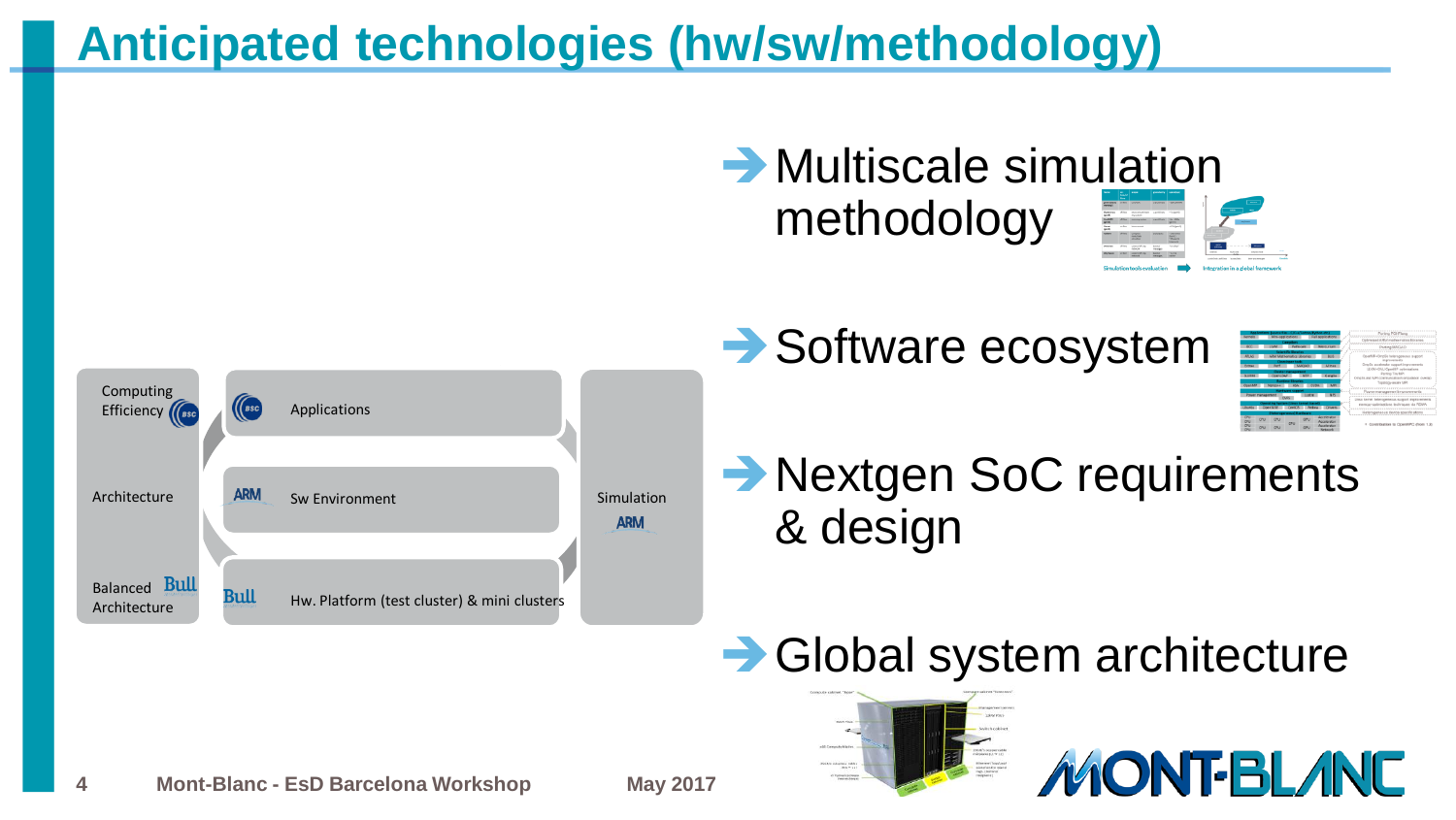# (Provided)

- $\checkmark$  Nextgen SoC requirements & design
- $\checkmark$  Multiscale simulation methodology
- $\checkmark$  Software stack
- $\checkmark$  Global system architecture

### **Needed (non exhaustive list)**

- **→ SoC procurement**
- $\rightarrow$  Accelerators
- Data storage & mgt enhancement
- $\rightarrow$  Enhanced programming models
- A committed set of use cases



…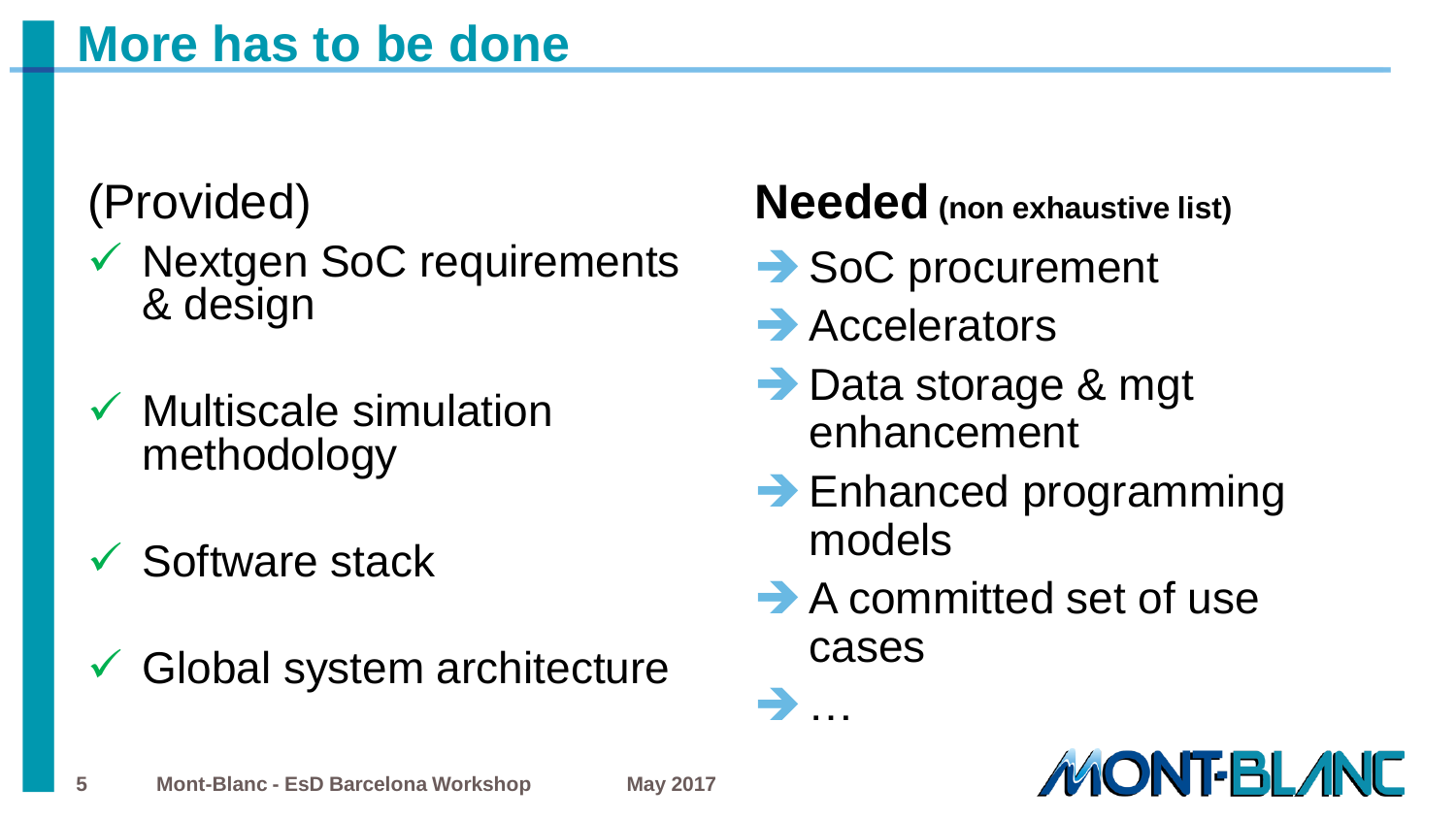### **EsD perspective**

 **We (collectively) have to deliver, and to be user-oriented**  (applications, reliability, ease of use …)

#### **→ It is a matter of**

- **E** cooperation
- **technological choices (value added, maturity, complementarity ...)**
- integration
- co-design

#### **Exascale is a collective journey**

we're probably just in the middle



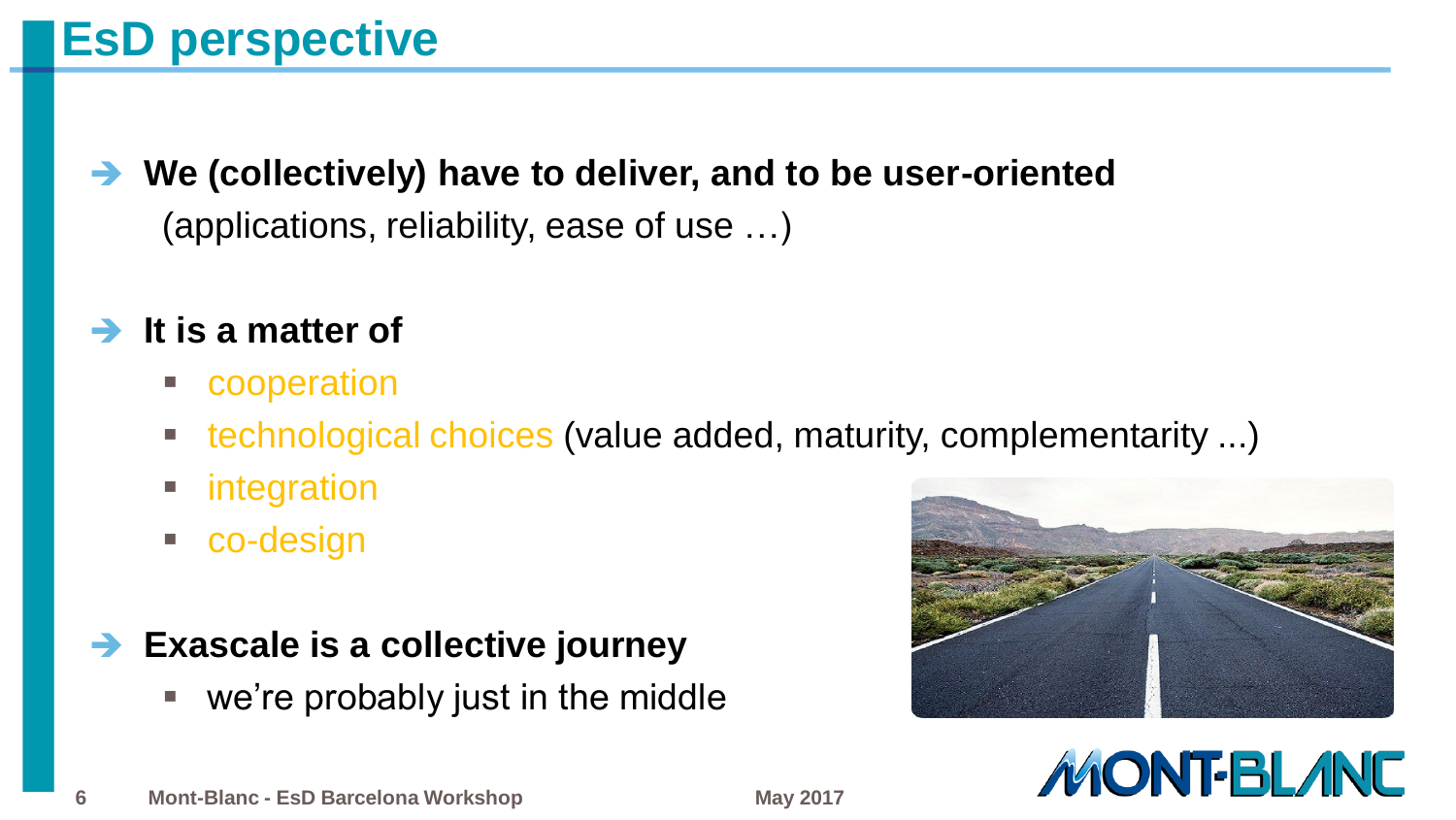

# **Thank you for your attention**

#### *etienne.walter@atos.net*





This project has received funding from the European Union's Horizon 2020 research and innovation program under grant agreement n° 671697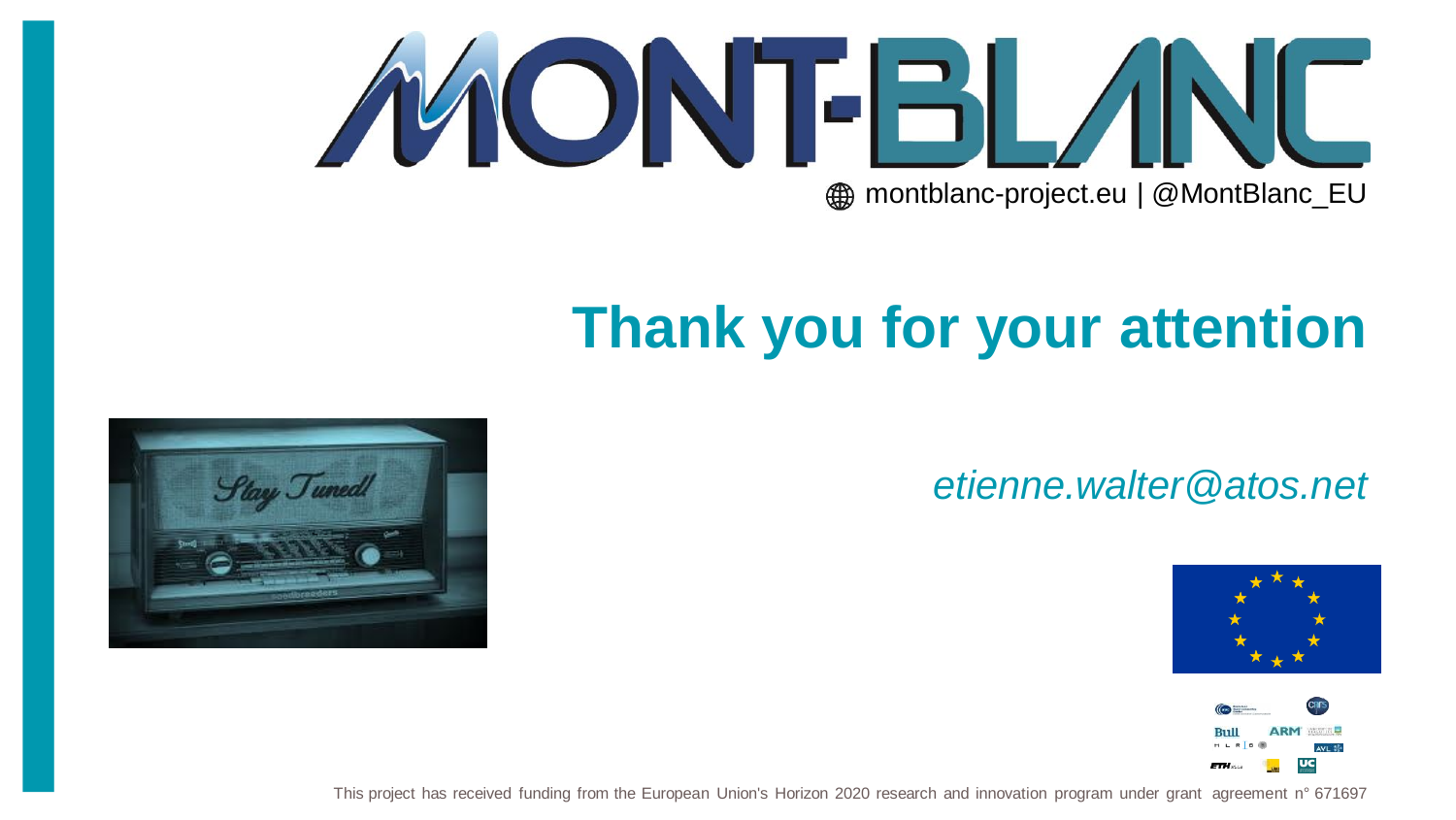# **Backup slides**

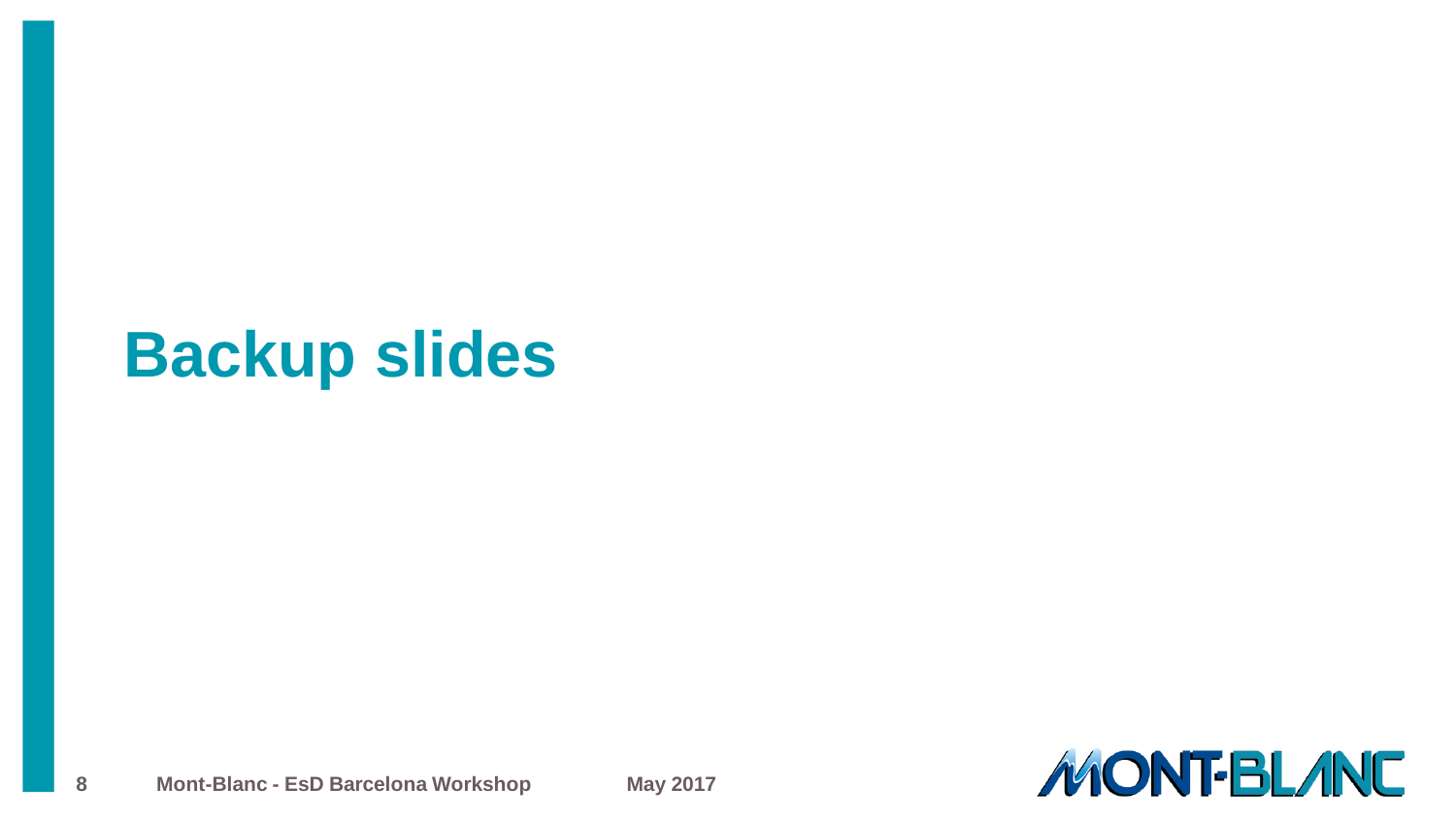| <b>Name</b>                    | on-<br>line/of<br>fline | scope                             | granularity         | speed(up)                                                      |
|--------------------------------|-------------------------|-----------------------------------|---------------------|----------------------------------------------------------------|
| gem5 (classic<br>memory)       | on-line                 | core/SoC                          | u-arch/insts        | ~100-200 KIPS                                                  |
| <b>Elastic trace</b><br>(gem5) | off-line                | interconnect/mem<br>ory system    | u-arch/insts        | $\sim$ 7x (gem5)                                               |
| <b>SimMATE</b><br>(gem5)       | off-line                | memory system                     | u-arch/insts        | $~6x - 800x$<br>(gem5)                                         |
| Garnet<br>(gem5)               | on-line                 | interconnect                      |                     | $^{\sim}$ 0.2x (gem5)                                          |
| <b>TaskSim</b>                 | off-line                | compute<br>node/task<br>scheduler | arch/tasks          | $\sim$ 10x native<br>(burst)<br>$^{\sim}20x$ gem 5<br>(memory) |
| <b>Dimemas</b>                 | off-line                | cluster/off-chip<br>network       | bursts/<br>messages | "very fast"                                                    |
| SST/macro                      | on-line                 | cluster/off-chip<br>network       | bursts/<br>messages | $~^{\circ}$ 0.3-3x<br>native                                   |







#### **Simulation tools evaluation Integration in a global framework**

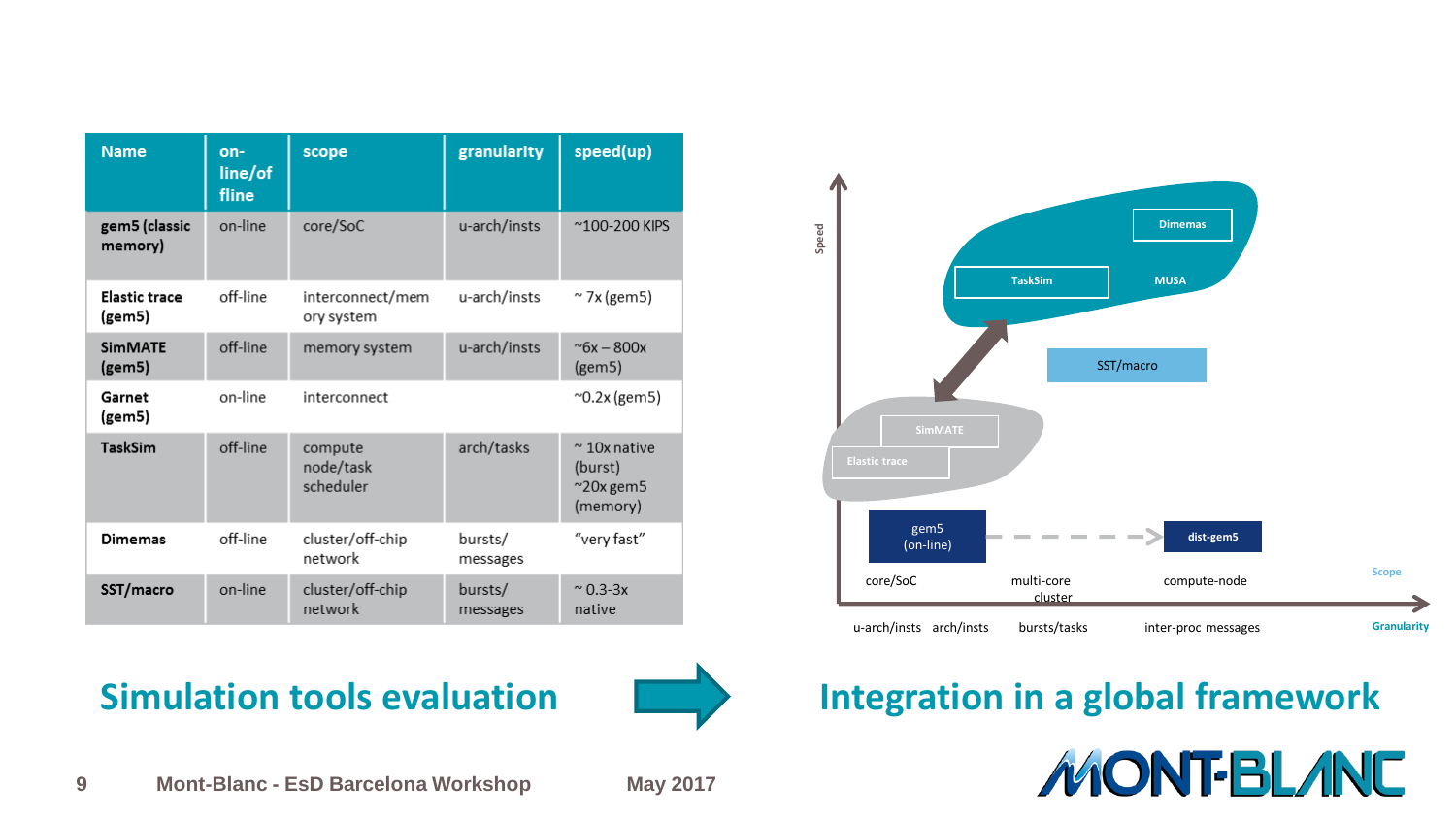### **HPC ARM Software Stack**



**10 Mont-Blanc - EsD Barcelona Workshop May 2017**